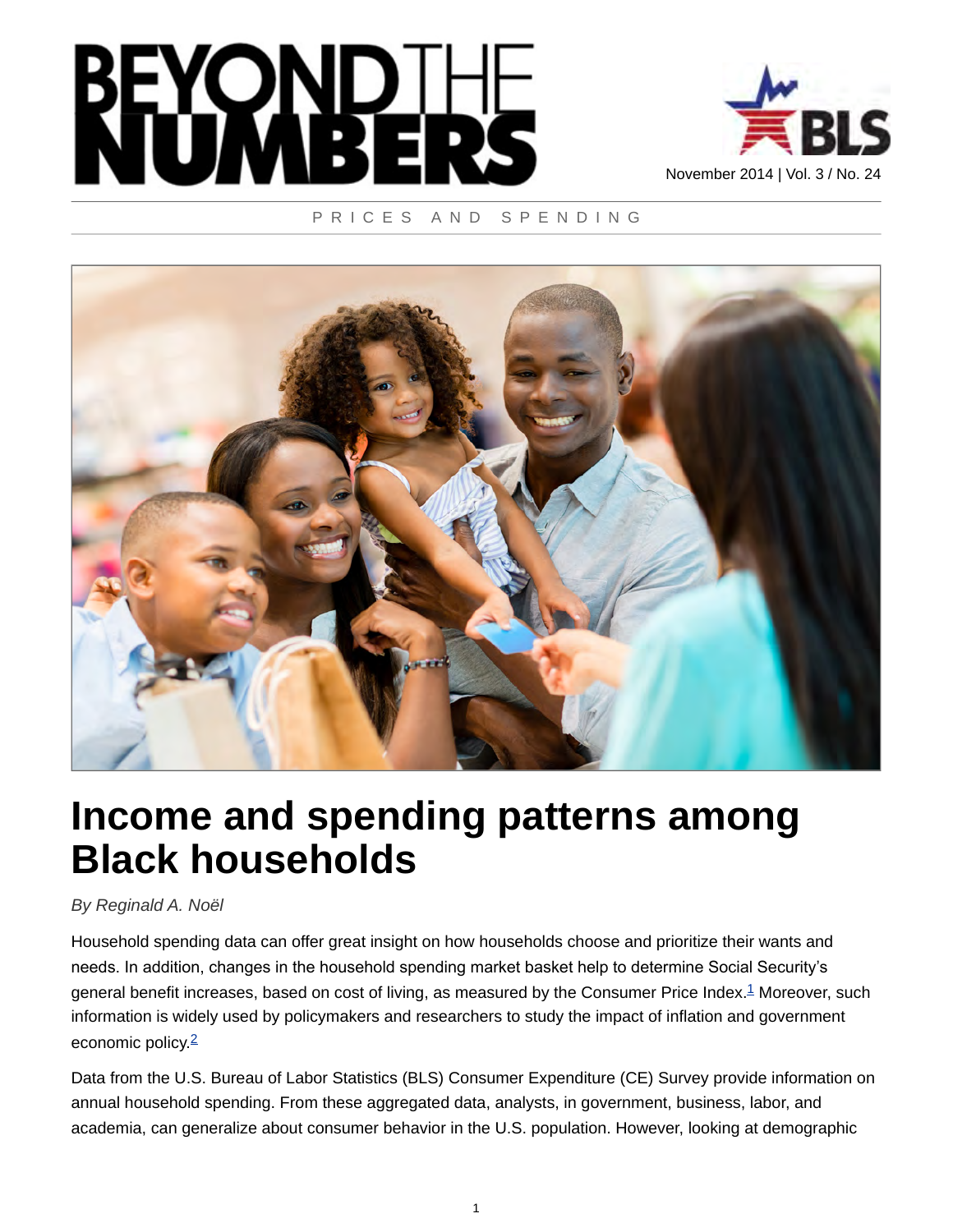<span id="page-1-0"></span>subgroups of the population can give us a deeper understanding of consumption preferences and spending behavior for a particular group. Using data from the CE Survey, this article looks at the household spending and the income distribution of all Black households. $3$  It then compares and contrasts the spending patterns of lowincome Black households to their high-income counterparts. Findings show that the average amount of pretax income for Black households is about 70 percent of the national average. In addition, the analysis based on income shows that tobacco and smoking supplies were the only expenditure category in which high-income Black households did not outspend low-income Black households.

# **Data and design**

<span id="page-1-3"></span><span id="page-1-2"></span><span id="page-1-1"></span>Blacks, not including those of more than one race, made up 13.1 percent of the total United States population, with over 39 million people.<sup>[4](#page-7-3)</sup> The CE provides data on both large and small purchases by American households. This article is based on data from the Consumer Expenditure Quarterly Interview survey using data from 2010, 2011, and 2012.[5](#page-7-4) The sample used in this study is composed of 11,000 interviews in which reference persons self-identified their race as Black.<sup>[6](#page-7-5)</sup> This article analyzed the income distribution and spending patterns of all the Black households identified in the data. This sample was then partitioned based upon the 20th and 80th percentiles of Black households' income before taxes to make comparisons between high and low income groups.

### **All Black households: Income, characteristics, and spending patterns**

<span id="page-1-4"></span>Based on CE data, combined from 2010 to 2012, the average pretax income for the total U.S. population was \$63,935, annually.<sup>[7](#page-7-6)</sup> However, Black households within the same reference period reported average pretax income of \$45,287. The distribution of Black household pretax income is skewed; most households sampled are on the lower end of the income continuum. In fact, more than 35 percent of Black households' pretax income fall between \$12,500 and \$37,499. (See chart 1.)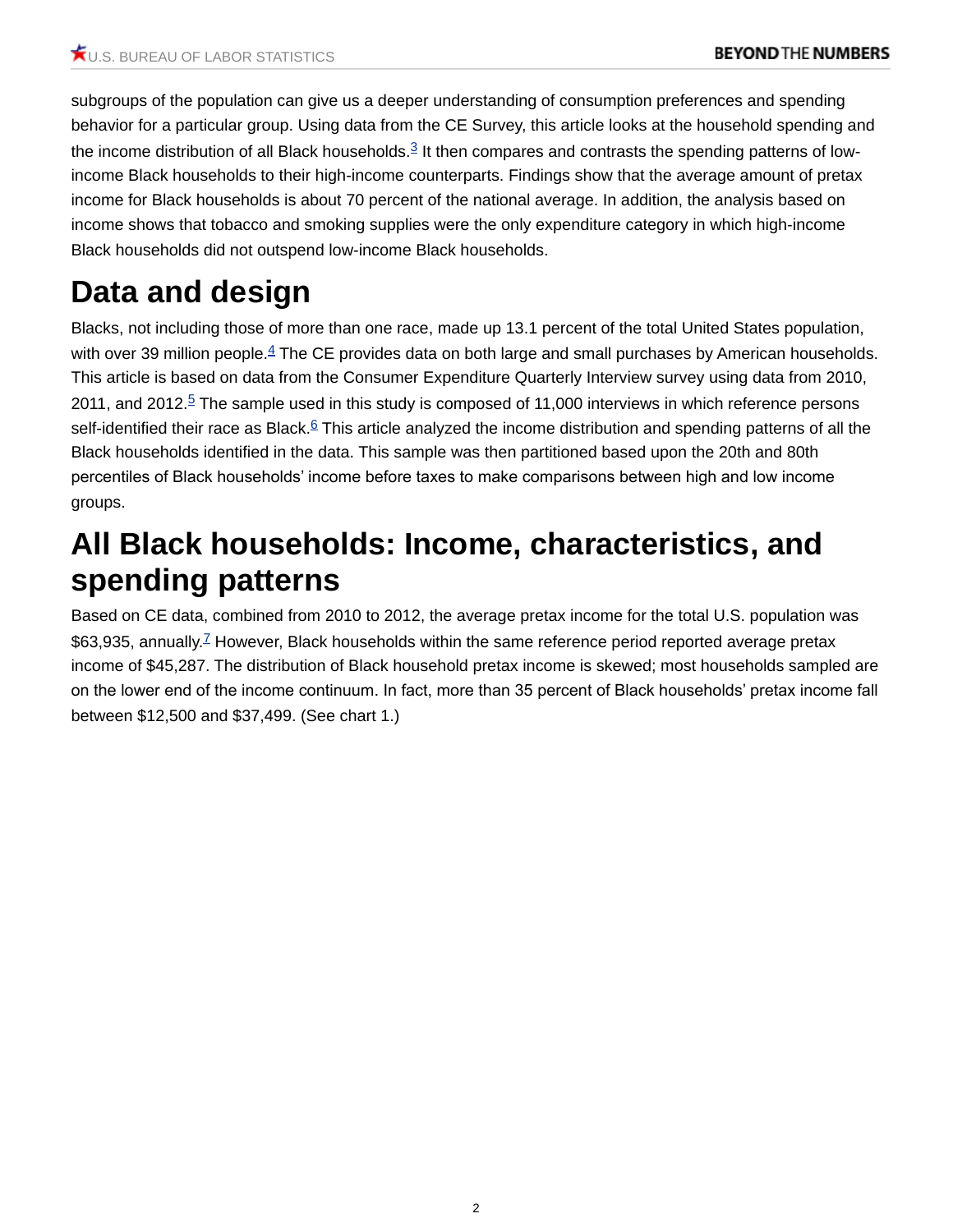

<span id="page-2-0"></span>The average Black household contains 2.57 persons. In addition, Black households averaged 1.25 owned vehicles. Most of these households were renters, living in apartments or flats. $8$  Their dwellings averaged 5.45 rooms (including finished living areas and excluding all baths) and 1.49 bathrooms. Black households' annual expenditures averaged \$36,149, which was 79.8 percent of their average income before taxes. The amount spent on housing (\$13,530) consumed the biggest portion of annual expenditures, accounting for more than one-third of the total. This was followed by transportation (\$5,946) and food (\$5,825). The remaining expenditures made up roughly 30 percent of total spending: personal insurance and pensions, healthcare, entertainment, cash contributions, apparel, and education, in addition to personal care, tobacco, alcohol, reading, and miscellaneous expenditures. (See chart 2.)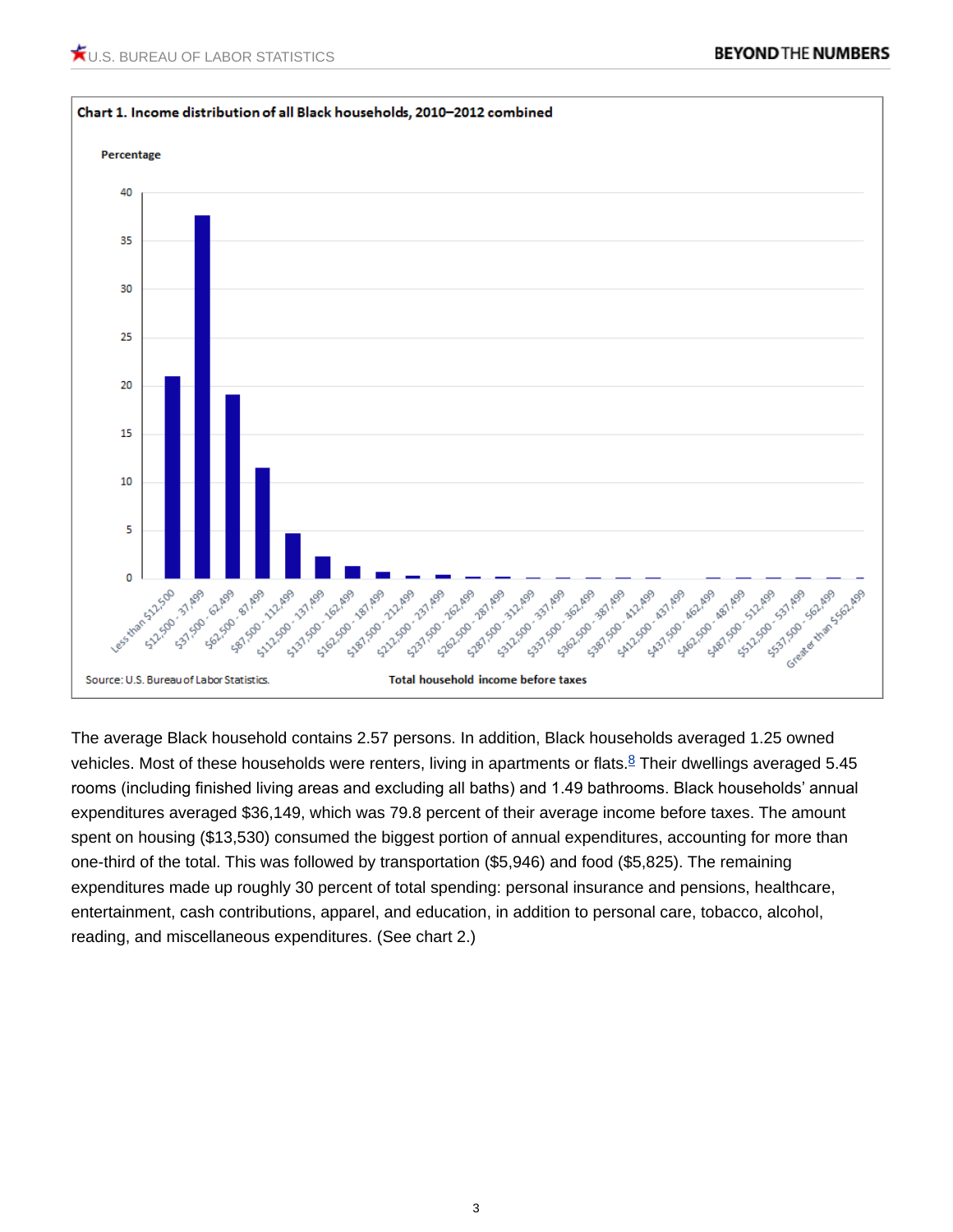

## **Comparisons of low-income and high-income households**

Before comparing low-income and high-income Black households, these groups needed to be defined. In the sample, the lowest 20th percentile contained approximately 2,200 Black households that made less than \$12,001 in pretax income per year from all sources of income. This coincided with the poverty threshold for one person under the age of 65 (\$11,[9](#page-8-1)45).<sup>9</sup> This lowest quintile group will be referred to as the "low-income" Black households.

<span id="page-3-1"></span><span id="page-3-0"></span>The highest 20th percentile is made up of roughly 2,200 Black households that made more than \$66,549 in pretax income per year from all sources of income. Their mean income was roughly \$112,000. Comparatively, the highest 20th percentile of the national sample in the same period had a lower bound of approximately \$94,000 and a mean income of approximately \$162,000.<sup>[10](#page-8-2)</sup> Nonetheless, the Black households with income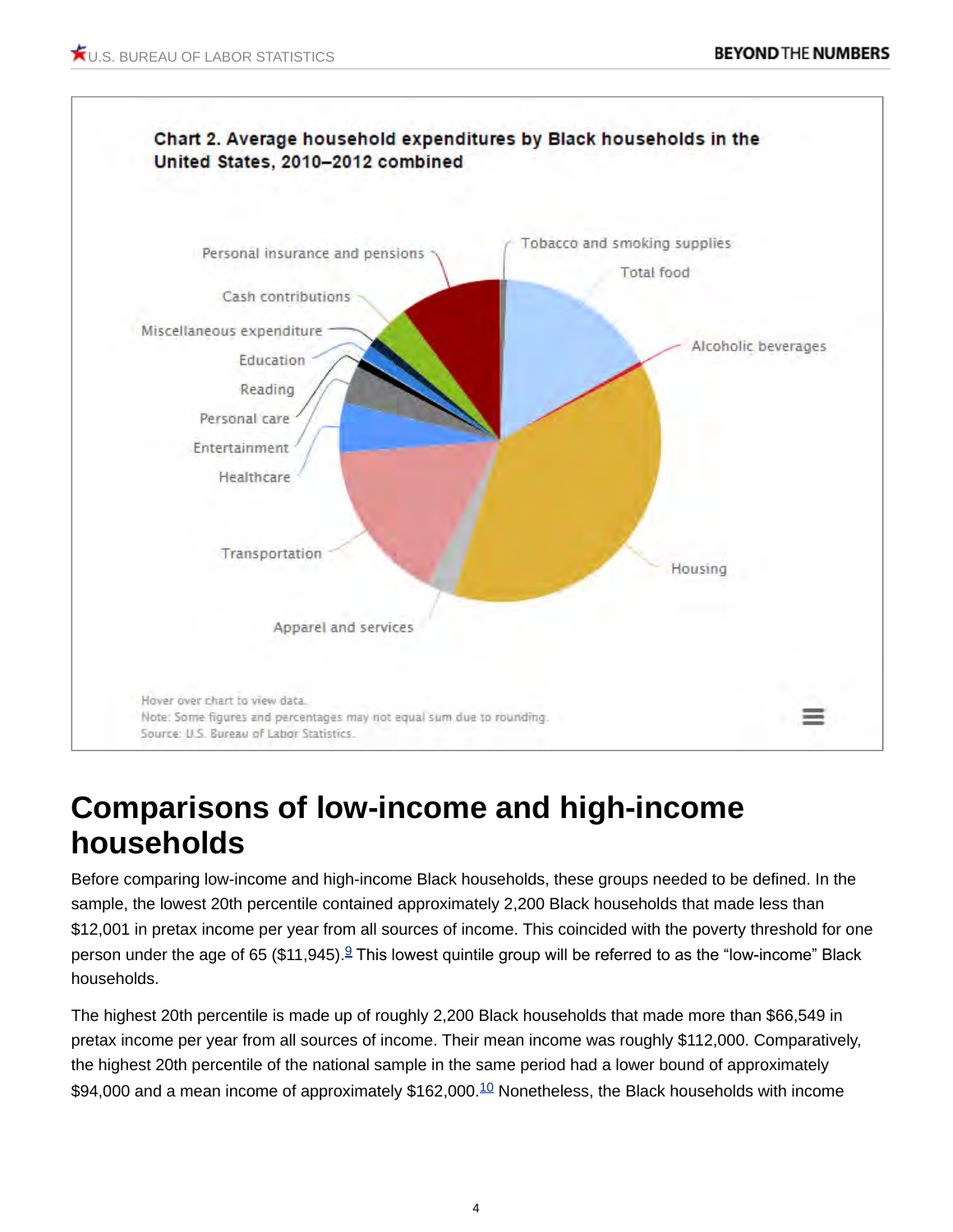greater than or equal to \$66,550 are the highest quintile group in their sample, and will be referred to as the "high-income" Black households.

<span id="page-4-1"></span>Low-income Black households in the sample averaged \$6,342 in pretax income, compared with an average  $$112,307$  $$112,307$  $$112,307$  in pretax income for high-income Black households.<sup>11</sup> Among Black households, the average age of the reference person (47 years) did not differ significantly in the low- and high-income Black households. However, the size of the family differed by approximately 1.4 persons. The low-income Black households contained 1.9 persons on average, and the high-income Black households averaged 3.3 persons. In addition, high-income Blacks owned 2.1 vehicles versus 0.5 vehicles for the low-income Black households. Moreover, most low-income Blacks rented their living quarters. In contrast, high-income Blacks tended to own a single family detached home, with an average 2.3 more rooms and a mortgage.<sup>[12](#page-8-4)</sup> (See table 1.)

#### <span id="page-4-2"></span><span id="page-4-0"></span>**Table 1. High-and low-income Black households by selected characteristics, number of vehicles, and living arrangements, 2010–2012 combined**

| Category                               | <b>Pretax</b><br>income | Age of reference<br>person | <b>Family</b><br>size | Number of<br>vehicles | <b>Number of bathrooms</b><br>in unit | Number of rooms<br>in unit |
|----------------------------------------|-------------------------|----------------------------|-----------------------|-----------------------|---------------------------------------|----------------------------|
| <b>All United States</b>               | 63,934.98               | 49.7                       | 2.5                   | 1.9                   | (2)                                   | n.a.                       |
| All U.S. Black<br>households           | \$45,286.80             | 47.4                       | 2.6                   | 1.3                   | 1.5                                   | 5.5                        |
| High-income<br><b>Black households</b> | \$112,306.56            | 46.5                       | 3.3                   | 2.1                   | 1.9                                   | 6.9                        |
| Low-income<br><b>Black households</b>  | \$6,342.43              | 47.3                       | 1.9                   | 0.5                   | 1.2                                   | 4.6                        |

 $\frac{(1)}{(1)}$  $\frac{(1)}{(1)}$  $\frac{(1)}{(1)}$  The All U.S.-household tabulations were approximated as the average for the 3-year average for the 3 years, weighted by their respective proportional populations.

 $\frac{(2)}{(2)}$  $\frac{(2)}{(2)}$  $\frac{(2)}{(2)}$  Statistics on average number of rooms and bathrooms not listed on publication tables.

Source: U.S. Bureau of Labor Statistics.

Here are highlights of the spending patterns of low-income versus high-income Black households:

- On average, low-income Black households spent \$16,627 in total annual expenditures, compared with high-income Black households who spent approximately \$50,000 more.
- Housing was the biggest expenditure for both types of households. For the high-income Black households, housing was 34.2 percent of the total annual expenditure. For the low-income Black households, it was nearly half of the total annual expenditure, at 45.5 percent.
- Food was another large spending category for both types of households. However, it made up only 12.7 percent of total expenditures for high-income Black households, compared with 23.5 percent for lowincome Black households.
- Transportation and personal insurance and pensions made up only 11.5 percent and 1.9 percent, respectively, of total expenditure for the low-income Black households. However, for the high-income Black households, these shares were 17.1 percent and 15.0 percent, respectively.
- Cash contributions, such as charitable donations, was a smaller expenditure category in which low and high-income Black households differed. Cash contributions were 2.1 percent for the low-income Black households and 4.6 percent for the high-income Black households.
- Among the remaining expenditure categories, alcoholic beverages, apparel and services, healthcare, entertainment, personal care, reading, education, and miscellaneous expenditures, low-income and highincome Black households had similar expenditure shares.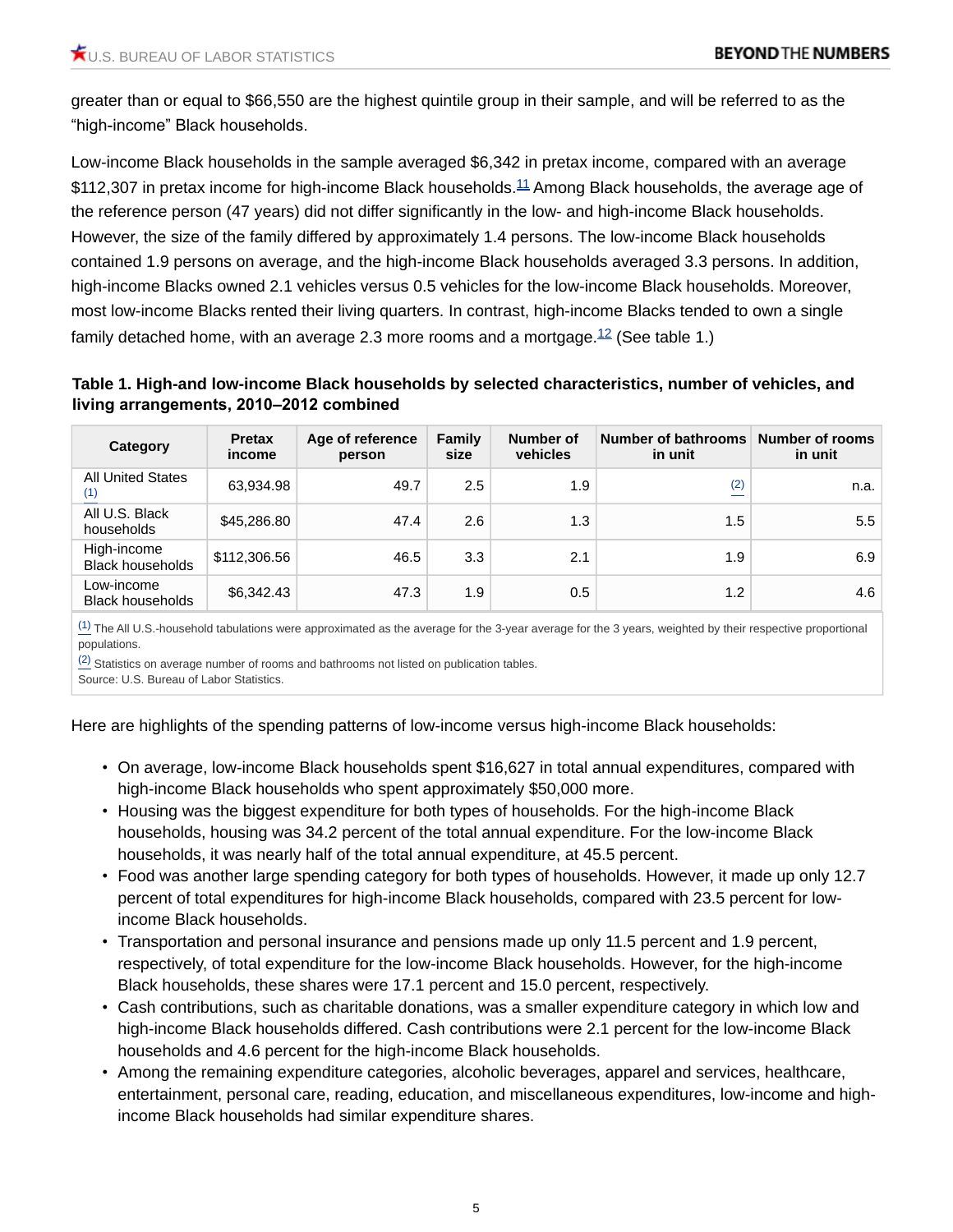<span id="page-5-0"></span>• Tobacco and smoking supplies was the only expenditure category in which low-income Black households spent both a higher share and a higher actual dollar outlay than their high-income counterparts. For lowincome Black households, tobacco and smoking supplies was 1.5 percent (\$248) of their total expenditure but made up only 0.3 percent (\$218) of total expenditure for high-income Black households. $\frac{13}{2}$  $\frac{13}{2}$  $\frac{13}{2}$ 



For low-income Black households, the top five aggregate expenditure share categories were housing (45.5 percent), total food (23.5 percent), transportation (11.5 percent), healthcare (4.1 percent), and entertainment (3.8 percent). In comparison, the top five aggregate expenditure share categories for high-income Black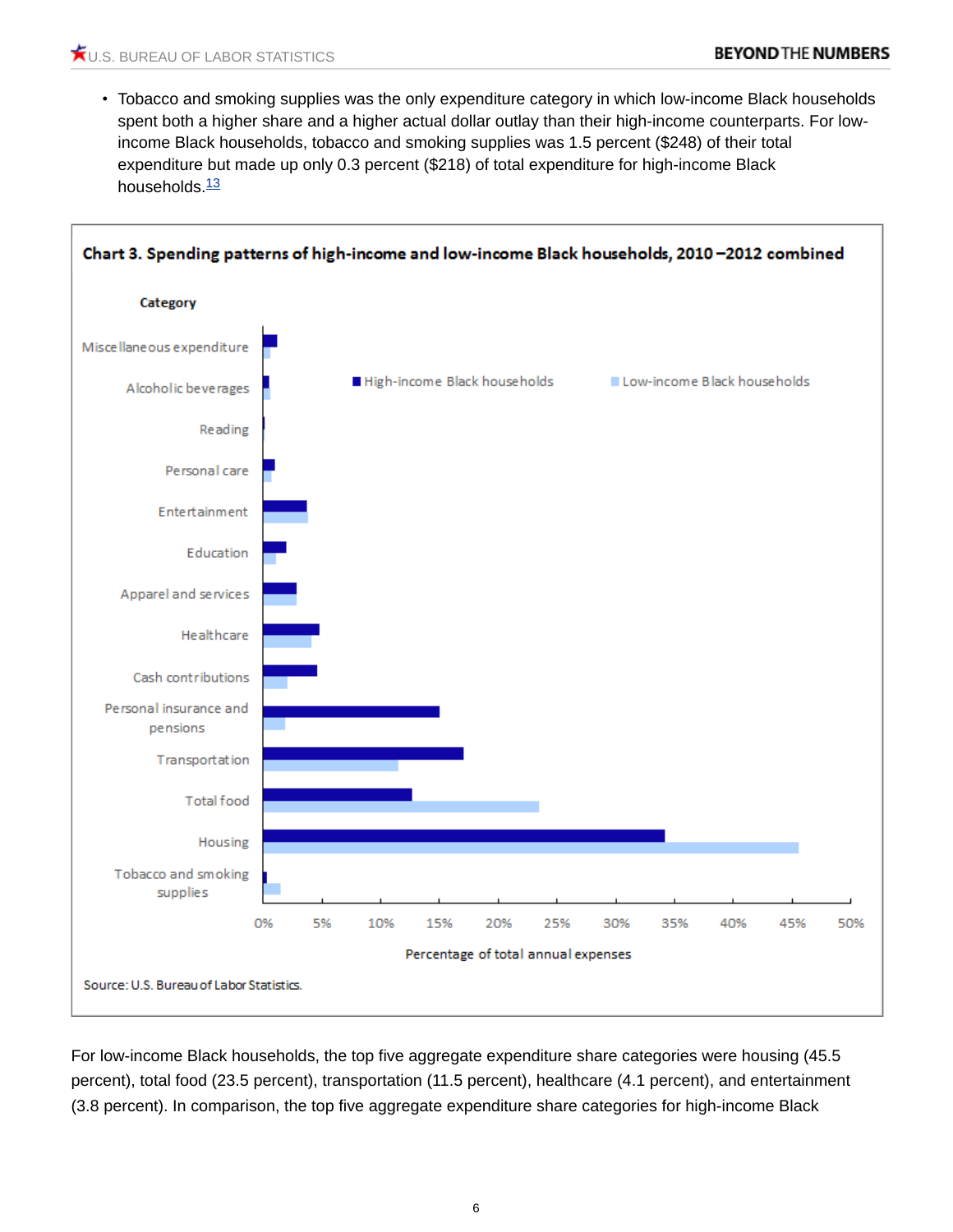households were housing (34.2 percent), transportation (17.1 percent), personal insurance and pensions (15.0 percent), total food (12.7 percent), and healthcare (4.8 percent).

In terms of dollars spent, high-income Black households spend about three times as much on housing and twice as much on food when compared with low-income Black households. In addition, high-income Black households spend approximately six times as much on transportation, five times as much on healthcare, and four times as much on entertainment than their low-income counterparts. Personal insurance and pensions displayed the biggest contrast, with high-income Black households spending more than 30 times as much as the low-income Black households. (See table 2.)

#### **Table 2. Average annual expenditures of all, high-and low-income Black households, 2010–2012 combined**

|                                         | <b>All Black</b> | <b>High-income Black</b> | <b>Low-income Black</b><br>households |  |
|-----------------------------------------|------------------|--------------------------|---------------------------------------|--|
| Category                                | households       | households               |                                       |  |
| Total average<br>annual<br>expenditures | \$36,148.98      | \$67,114.17              | \$16,627.29                           |  |
| Tobacco and<br>smoking supplies         | \$239.06         | \$218.26                 | \$248.34                              |  |
| Housing                                 | \$13,529.96      | \$22,956.40              | \$7,569.19                            |  |
| <b>Total food</b>                       | \$5,825.34       | \$8,514.41               | \$3,910.12                            |  |
| Transportation                          | \$5,945.94       | \$11,469.17              | \$1,915.35                            |  |
| Personal<br>insurance and<br>pensions   | \$3,678.55       | \$10,043.75              | \$315.33                              |  |
| Cash<br>contributions                   | \$1,347.50       | \$3,081.13               | \$349.31                              |  |
| Healthcare                              | \$1,794.27       | \$3,240.21               | \$689.57                              |  |
| Apparel and<br>services                 | \$1,000.48       | \$1,907.43               | \$474.05                              |  |
| Education                               | \$503.25         | \$1,354.23               | \$190.31                              |  |
| Entertainment                           | \$1,362.24       | \$2,485.95               | \$635.57                              |  |
| Personal care                           | \$318.71         | \$645.89                 | \$117.30                              |  |
| Reading                                 | \$45.22          | \$97.22                  | \$12.86                               |  |
| Alcoholic<br>beverages                  | \$168.09         | \$329.53                 | \$95.40                               |  |
| <b>Miscellaneous</b><br>expenditure     | \$390.37         | \$770.58                 | \$104.60                              |  |

In conclusion, the data supports the fact that Black households' pretax income is substantially lower than the national average. When comparing low-income and high-income Black households, the larger expenditure categories showed substantial differences in the expenditure share, with personal insurance and pensions displaying the biggest contrast. There were many similar spending patterns, however, when it came to shares allocated to the smaller expenditure categories. Moreover, in terms of nominal dollars spent, high-income Black households outspent low-income Black households in almost every category. The only category which lowincome Black households were not outspent was tobacco and smoking supplies. This particular statistic supports the phenomenon that tobacco tends to be a higher share of total expenditures for those with lower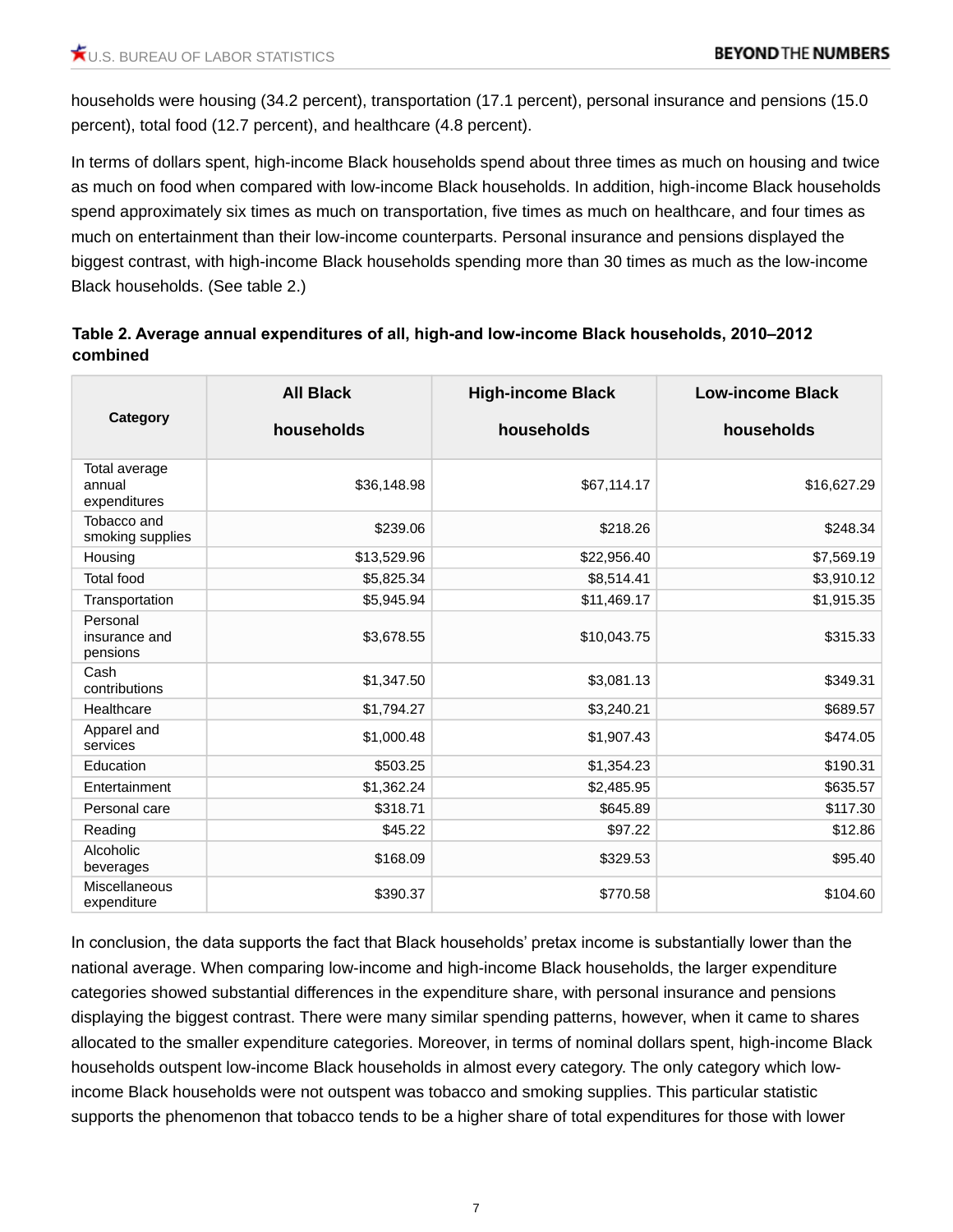<span id="page-7-7"></span>income as compared to those with higher income. $14$  Nevertheless, household spending data can tell stories about the population; when analyzed from income, race, or any other demographic characteristics, the data can tell us a bit more.

This **Beyond** the **Numbers** article was prepared by Reginald A. Noël, economist in the Office of Prices and Living Conditions, U.S. Bureau of Labor Statistics. Email: [noel.reginald@bls.gov](mailto:noel.reginald@bls.gov). Telephone: (202) 691-5135.

Information in this article will be made available to sensory-impaired individuals upon request. Voice phone: (202) 691-5200. Federal Relay Service: 1-800-877-8339. This article is in the public domain and may be reproduced without permission.

#### **RELATED ARTICLES**

More BLS articles and information related to consumer spending are available at the following links:

[Household spending increases to \\$51,442 in 2012, surpassing prerecession levels](https://www.bls.gov/opub/ted/2013/ted_20130912.htm)

[Race of reference person: Annual expenditure means, shares, standard errors, and coefficient of variation, Consumer Expenditure](https://www.bls.gov/cex/2012/combined/race.pdf)  **[Survey, 2012](https://www.bls.gov/cex/2012/combined/race.pdf)** 

[Retirement expenditures for Whites, Blacks, and persons of Hispanic origin](https://www.bls.gov/opub/mlr/2003/06/art3full.pdf)

#### **NOTES**

<span id="page-7-0"></span>[1](#page-0-0) "Cost-Of-Living Adjustment (COLA)" [http://www.ssa.gov/OACT/cola/colasummary.html.](http://www.ssa.gov/OACT/cola/colasummary.html)

<span id="page-7-1"></span> $2$  "Frequently Asked Questions (FAQs): Question: How is the Consumer Price Index (CPI) used?" [https://www.bls.gov/dolfaq/](https://www.bls.gov/dolfaq/bls_ques1.htm) [bls\\_ques1.htm](https://www.bls.gov/dolfaq/bls_ques1.htm).

<span id="page-7-2"></span> $3$  The Black population is defined by people who indicated in the CE survey that they are "Black or African American." This includes people who are Sub-Saharan African (e.g., Kenyan and Nigerian) or Afro-Caribbean (such as Haitian and Jamaican).

<span id="page-7-3"></span><sup>[4](#page-1-1)</sup> "Black or African American Populations" [http://www.cdc.gov/minorityhealth/populations/remp/Black.html](http://www.cdc.gov/minorityhealth/populations/remp/black.html).

<span id="page-7-4"></span> $5$  In 2012, the CE survey changed the way that nonrespondents were assigned to a race category by using the racial proportions observed in the latest Decennial Census instead of CE respondents for the probabilities; using racial proportions at the county level instead of at the regional level; and adding tenure information to the county-level proportions. Source: [https://www.bls.gov/](https://www.bls.gov/osmr/pdf/st130100.pdf) [osmr/pdf/st130100.pdf](https://www.bls.gov/osmr/pdf/st130100.pdf).

<span id="page-7-5"></span> $6$  Households in which the reference person identified as mixed-race were not included. Also, note that although the reference person has identified as Black, it is possible that spouse, children, and other family members can be of a different or additional race.

<span id="page-7-6"></span> $I$  Table 2100. Race of reference person: Annual expenditure means, shares, standard errors, and coefficient of variation, Consumer Expenditure Survey, 2012. <https://www.bls.gov/cex/2012/combined/race.pdf>.